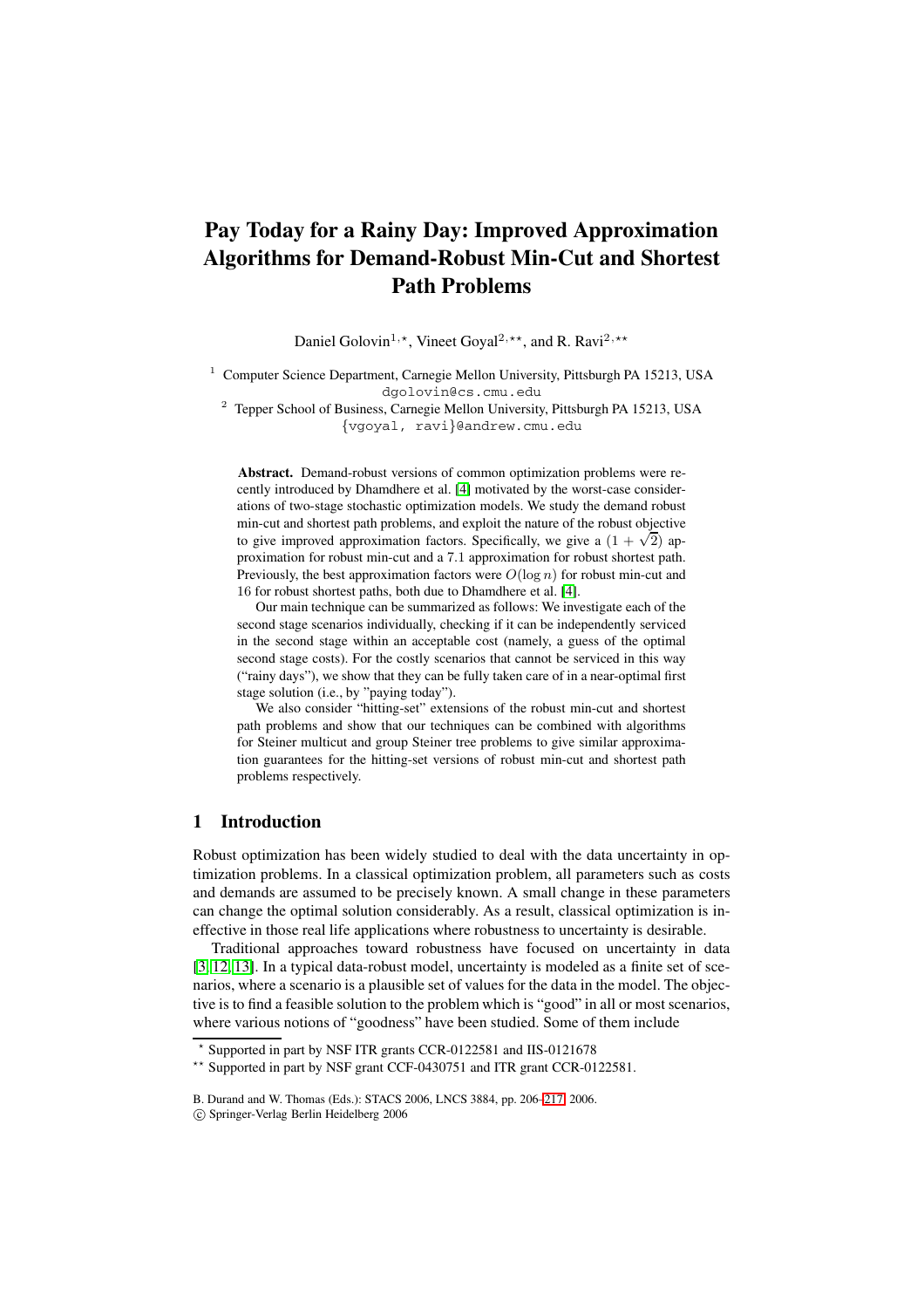- 1. Absolute Robustness (min-max): The objective is to find a solution such that the maximum cost over all scenarios is minimized.
- 2. Robust Deviation (min-max regret): For a given solution, regret in a particular scenario is the difference between cost of this solution in that scenario and the optimal cost in that scenario. In the robust deviation criteria, the objective is to minimize the maximum regret over all scenarios.

More recent attempts at capturing the concept of robust solutions in optimization problems include the work of Rosenblatt and Lee [\[19\]](#page-11-5) in the facility design problem, and Mulvey *et al.* [\[14\]](#page-11-6) in mathematical programming. Even more recently, an approach along similar lines has been advocated by Bertsimas *et al.* [\[1,](#page-11-7) [2\]](#page-11-8). Other related works in the data-robust models include heuristics such as branch and bound and surrogate relaxation for efficiently solving the data-robust instances. A research monograph by Kouvelis and Yu [\[11\]](#page-11-9) summarizes this line of work. An annotated bibliography available online is a good source of references for work in data-robustness [\[16\]](#page-11-10).

Most of the prior work addresses the problem of robustness under data uncertainty. In this paper, we consider a model which also allows uncertainty in the problem constraints along with the uncertainty in data. We call this model of robustness as *demand-robust* model since it attempts to be robust with respect to problem demands (constraints). Our model is motivated by the recent work in two-stage stochastic programming problems with recourse [\[7,](#page-11-11) [5,](#page-11-12) [9,](#page-11-13) [17,](#page-11-14) [20\]](#page-11-15). In a two-stage stochastic approach, the goal is to find a solution that minimizes the expected cost over all possible scenarios. While the expected value minimization is reasonable in a repeated decision-making framework, one shortcoming of this approach is that it does not sufficiently guard against the worst case over all the possible scenarios. Our demand-robust model for such problems is a natural way to overcome this shortcoming by postulating a model that minimizes this worst-case cost.

Let us introduce the new model with the demand-robust min-cut problem: Given an undirected graph  $G = (V, E)$ , a root vertex r and costs c on the edges. The uncertainty in demand and costs is modeled as a finite set of scenarios, one of which materializes in the second stage. The  $i^{th}$  scenario is a singleton set containing only the node  $t_i$ . We call the nodes specified by the scenarios *terminals*. An edge costs  $c(e)$  in the first stage and  $\sigma_i \cdot c(e)$  in the recourse (second) stage if the  $i^{th}$  scenario is realized. The problem is to find a set  $E_0 \subseteq E$  (edges to be bought in the first stage) and for each scenario i, a set  $E_i \subseteq E$  (edges to be bought in the recourse stage if scenario i is realized), such that removing  $E_0 \cup E_i$  from the graph G disconnects r from the terminal  $t_i$ . The objective is to minimize the cost function  $\max_i \{c(E_0) + \sigma_i \cdot c(E_i)\}.$ 

Note that in the above model, each scenario has a different requirement (in scenario i,  $t_i$  is required to be separated from r). Such a scenario model allows to handle uncertainty in problem constraints. Another point of difference with the previous data-robust models is that the demand-robust model is two-stage i.e. solution is bought partially in first stage and is then augmented to a feasible solution in the second stage after the uncertainty is realized. However, cost uncertainty in the our demand-robust model is restrictive, as each element becomes costlier by the same factor in a particular scenario in the second stage unlike the data-robust models which handle general cost uncertainties.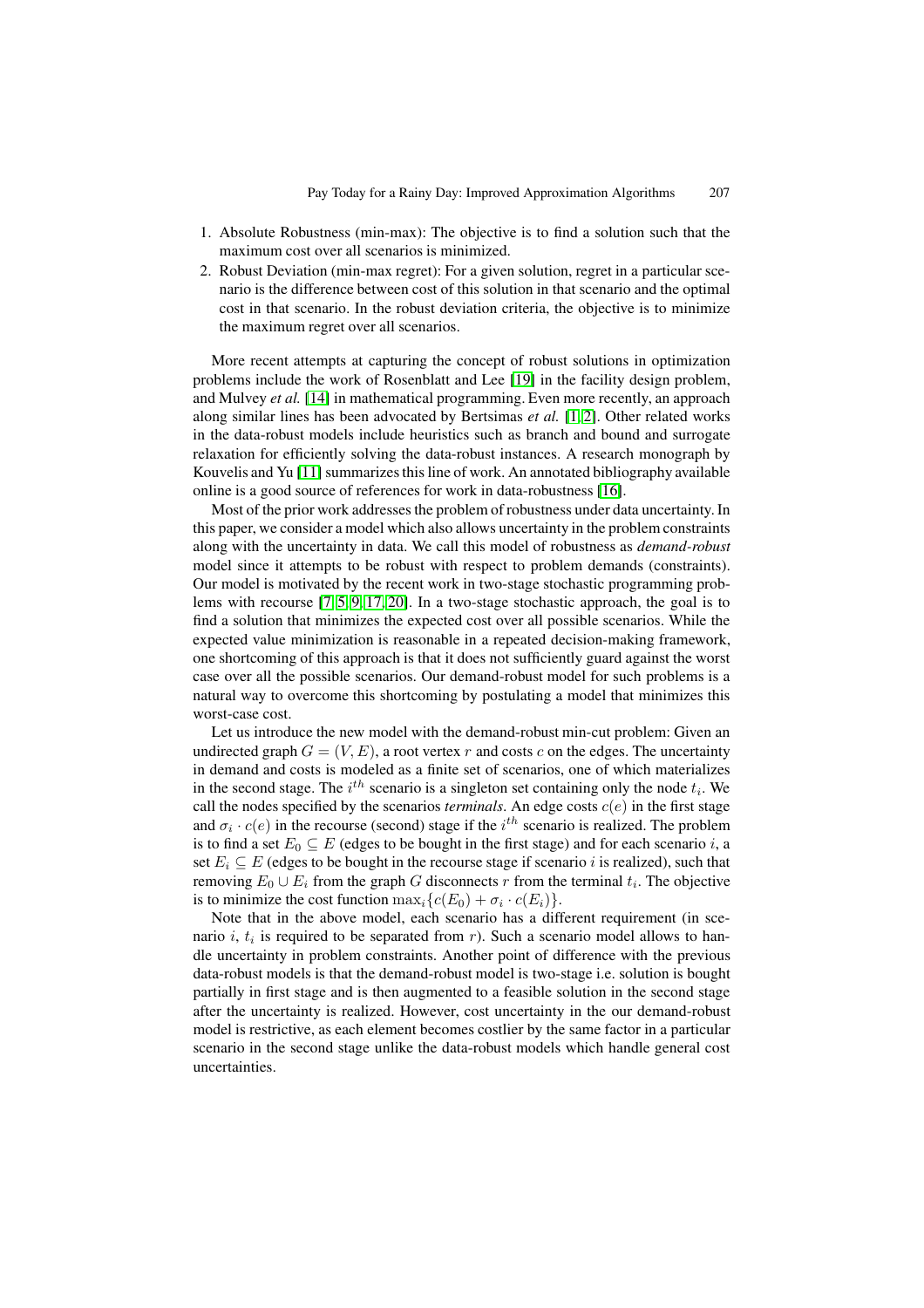### **1.1 Our Contributions**

In this paper we consider the shortest path and min-cut problems in the two-stage demand-robust model. In a recent paper Dhamdhere *et al.* [\[4\]](#page-11-0) introduced the model of demand robustness and gave approximation algorithms for various problems such as min-cut, multicut, shortest path, Steiner tree and facility location in the framework of two-stage demand-robustness. They use rounding techniques recently developed for stochastic optimization problems [\[7,](#page-11-11) [8,](#page-11-16) [17\]](#page-11-14) for many of their results and obtain similar guarantees for the demand-robust versions of the problem. In this paper we crucially exploit and benefit from the structure of the demand-robust problem: *in the second stage, every scenario can pay up to the maximum second stage cost without worsening the solution cost*. This is not true for the stochastic versions where the objective is to minimize the expected cost over all scenarios. At a very high level, the algorithms for the problems considered in this paper are as follows: Guess the maximum second stage cost  $C$  in some optimal solution. Using this guess identify scenarios which do not need any first stage "help" i.e. scenarios for which the best solution costs at most a constant times  $C$  in the second stage. Such scenarios can be ignored while building the first stage solution. For the remaining scenarios or a subset of them, we build a low-cost first stage solution and prove the constant bounds by a charging argument.

We give the first constant factor approximation for the demand-robust min-cut problem. The charging argument leading to a constant factor argument crucially uses the laminarity of minimum cuts separating a given root node from other terminals. The previous best approximation factor was O(log n) due to Dhamdhere *et al.* [\[4\]](#page-11-0).

<span id="page-2-0"></span>**Theorem 1.1.** *There is a polynomial time algorithm which gives a*  $(1 + \sqrt{2})$  *approximation for the robust min-cut problem.*

<span id="page-2-1"></span>For the demand-robust shortest path problem, we give an algorithm with an improved approximation factor of 7.1 as compared to the previous 16-approximation [\[4\]](#page-11-0).

**Theorem 1.2.** *There is a polynomial time algorithm which gives a 7.1 approximation for the robust shortest path problem.*

Demand-robust shortest path generalizes the Steiner tree problem and is thus **NP**-hard. The complexity of demand-robust min-cut is still open. However, in section [4](#page-8-0) we present **NP**-hard generalizations of both problems, together with approximation algorithms for them. In particular, we consider "hitting set" versions of demand-robust mincut and shortest path problems where each scenario is a set of terminals instead of a single terminal and the requirement is to satisfy at least one terminal (separate from the root for the min-cut problem and connect to the root for the shortest path problem) in each scenario. We obtain approximation algorithms for these "hitting set" variants by relating them to two classical problems, namely Steiner multicut and group Steiner tree.

## **2 Robust Min-Cut**

In this section, we present a constant factor approximation for this problem. To motivate our approach, let us consider the robust min-cut problem on trees. Suppose we know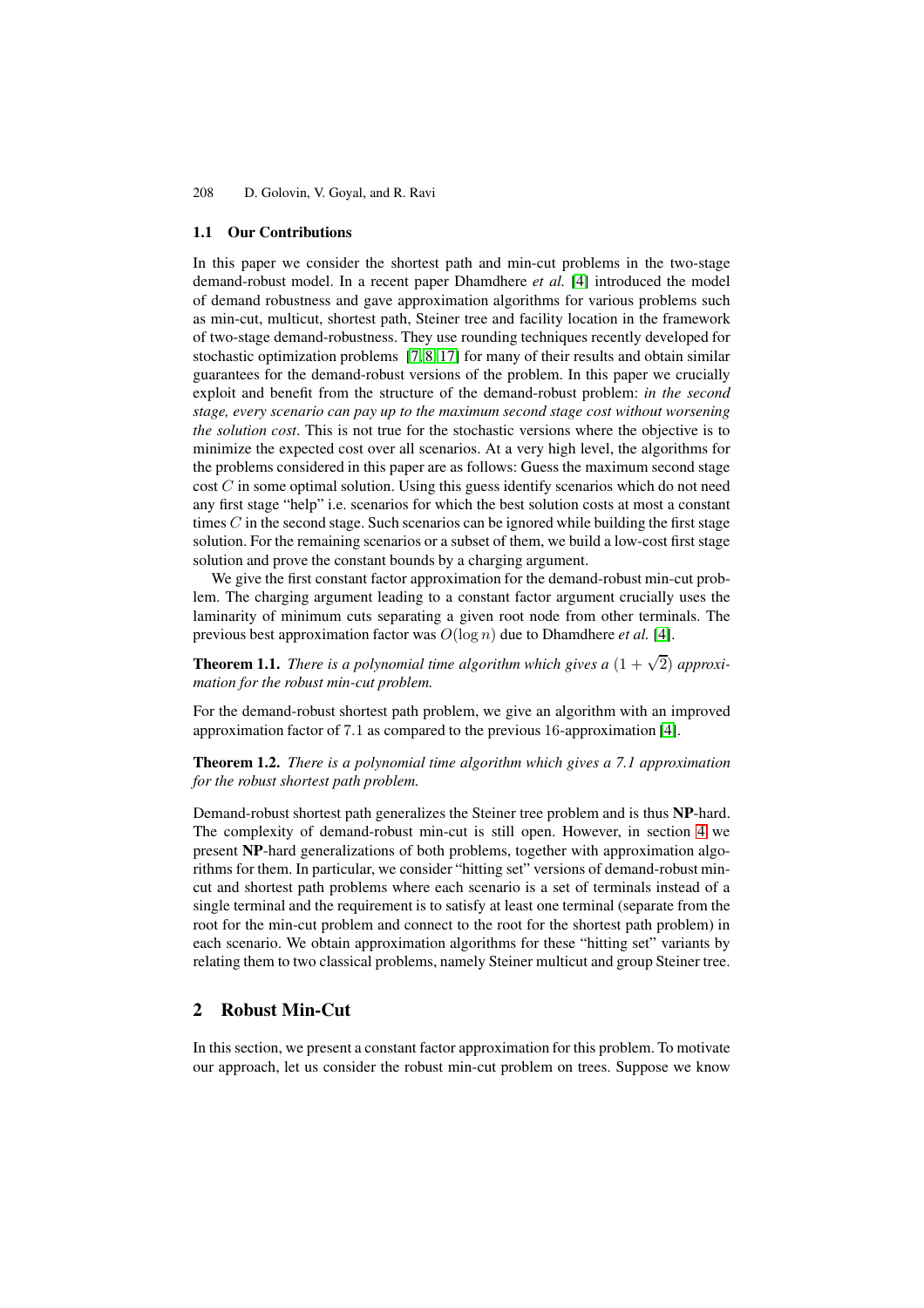the maximum cost that some optimal solution pays in the second stage (say  $C$ ). Any terminal  $t_i$  whose min-cut from r costs more than  $\frac{C}{\sigma_i}$  should be cut away from r in the first stage. Thus, if we know  $C$ , we can identify exactly which terminals  $U$  should be cut in the first stage. The remaining terminals pay at most  $C$  to buy a cut in the second stage. If there are k scenarios, then there are only  $k + 1$  choices for C that matter, as there are only  $k + 1$  possible sets that U could be. Though we may not be able to guess  $C$ , we can try all possible values of U and find the best solution. This algorithm solves the problem exactly on trees.

The algorithm for general graphs has a similar flavor. In a general graph if for any terminal the minimum r-t<sub>i</sub> cut costs more than  $\frac{C}{\sigma_i}$ , then we can only infer that the first stage should "help" this terminal i.e. buy some edges from a  $r-t_i$  cut. In the case of trees, every minimal  $r-t_i$  cut is a single edge, so the first stage cuts  $t_i$  from the root. However, this is not true for general graphs. But we prove that a similar algorithm gives a constant factor approximation using a charging argument. As in the algorithm for trees, we reduce the needed non-determinism by guessing a set of terminals rather than  $C$  itself.

## **Algorithm for Robust Min-Cut**

 $T = \{t_1, t_2, \ldots, t_k\}$  are the terminals,  $r \leftarrow \text{root}$ .

 $\alpha \leftarrow (1 + \sqrt{2}).$ 

- 1. For each terminal  $t_i$ , compute the cost (with respect to c) of a minimum  $r-t_i$  cut, denoted  $mcut(t_i)$ .
- 2. Let  $C$  be the maximum second stage cost of some optimal solution. Guess  $U := \{t_i : \sigma_i \cdot \text{mcut}(t_i) > \alpha \cdot C\}.$
- 3. First stage solution:  $E_0 \leftarrow$  minimum r-U cut.
- 4. Second stage solution for scenario i:  $E_i \leftarrow \text{any minimum } r \cdot t_i \text{ cut in } G \setminus E_0$

If we relabel the scenarios in decreasing order of  $\sigma_i \cdot \text{mcut}(t_i)$ , then for every choice of C,  $U = \emptyset$  or  $U = \{t_1, t_2, \ldots, t_j\}$  for some  $j \in \{1, 2, \ldots, k\}$ . Thus, we need to try only  $k + 1$  values for C. This algorithm runs in  $\tilde{O}(k^2mn)$  time on undirected graphs using the max flow algorithm of Goldberg and Tarjan [\[6\]](#page-11-17) to find min cuts. The above algorithm  $(1 + \sqrt{2})$ -approximates the robust min-cut problem.

**Proof of Theorem [1.1.](#page-2-0)** Let OPT be an optimal solution, let  $E_0^*$  be the edge set it buys in stage one, and let  $C_0^*$  and C be the amount it pays in the first and second stage, respectively. Let  $\alpha$  be a constant to be specified later, and let  $U := \{t_i : \sigma_i \cdot \text{mcut}(t_i) > \alpha_i\}$  $\alpha \cdot C$ , where  $\mathrm{mcut}(t_i)$  is the cost of minimum r-t<sub>i</sub> cut in G with respect to the cost function c. Note that we can handle every terminal  $t_i \notin U$  by paying at most  $\alpha C$  in the second stage. We will prove that the first stage solution  $E_0$ , given by the algorithm has cost  $c(E_0) \leq (1 + \frac{2}{\alpha - 1})C_0^*$ . The output solution is thus a max $\{\alpha, (1 + \frac{2}{\alpha - 1})\}$ approximation. Setting  $\alpha := (1 + \sqrt{2})$  then yields the claimed approximation ratio.

To show  $c(E_0) \leq (1 + \frac{2}{\alpha - 1})C_0^*$ , we exhibit an r-U cut of cost at most  $(1 + \frac{2}{\alpha - 1})C_0^*$ . Recall that OPT buys  $E_0^*$  in the first stage. Since  $\sigma_i \cdot \text{mcut}(t_i) > C$  for all  $t_i \in U$ ,  $E_0$ must "help" each such  $t_i$  reduce its second stage cost by a large fraction. The high level idea is as follows: we show how to group terminals of  $U$  into equivalence classes such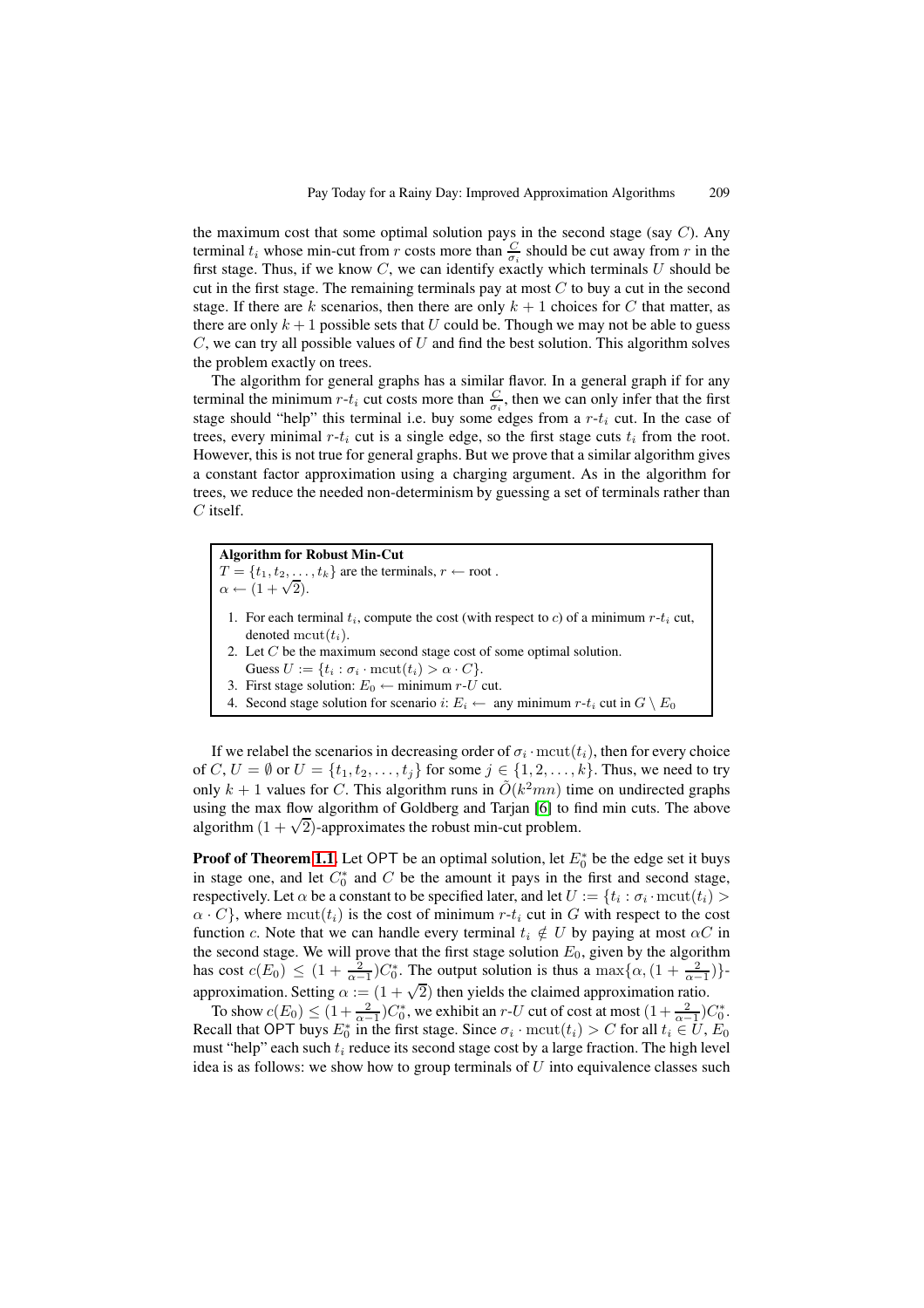that each edge of  $E_{0}^{\ast}$  helps at most two such classes and then cut away each equivalence class from the root using a cut that can be charged to its portion of  $E_0^*$ .

Formally, let  $G = (V, E)$  be our input. Define  $G' := (V, E \setminus E_0^*)$ . The goal is to construct a low-cost r-U cut, C. We include  $E_0^*$  in C. This allows us to ignore terminals that  $E_0^*$  separates from the root.  $U$  is the set of remaining terminals with  $\sigma_i \cdot \text{mcut}(t_i) >$  $\alpha \cdot C$ . For a terminal  $t \in U$ , let  $Q_t \subset V$  be the t side of some minimum r-t cut in G'. Lemma [2.1](#page-4-0) proves that there exist min cuts such that  $\mathcal{F} := \{Q_t : t \in U\}$  is a laminar family (see figure [1\)](#page-5-0). Let  $F$  be all the node-maximal elements of  $\mathcal{F}$ , that is,  $F = \{Q \in \mathcal{F} : \forall Q' \in \mathcal{F}, \text{ either } Q' \subseteq Q, \text{ or } Q' \cap Q = \phi\}.$  For  $Q \in F$ , we say Q uses edges  $\{(u, v) \in E_0^* \mid Q \cap \{u, v\} \neq \emptyset\}$ . Since  $\mathcal F$  is laminar, all the sets in  $F$  are disjoint. It follows that each edge  $e \in E_0^*$  can be used by at most two sets of F. For each  $Q \in F,$ we include the edges of G' incident to Q in the cut C, and charge it to the edges of  $E_0^*$ it uses as follows:

For a graph  $G = (V, E)$  and  $Q \subset V$ , let  $\delta_G(Q) := \{(q, w) | q \in Q, w \in V \setminus Q\} \cap E$ be the boundary of  $Q$  in graph G. Fix  $Q_{t_i} \in F$ , let  $X = \delta_G(Q_{t_i}) \cap E_0^*$  (edges that  $Q_{t_i}$ *uses*) and let  $Y = \delta_G(Q_{t_i}) \setminus E_0^*$  (edges of  $G'$  incident to  $Q_{t_i}$ ). Since  $\delta_G(Q_{t_i})$  is a r- $t_i$ cut in  $G$ ,

<span id="page-4-1"></span>
$$
c(\delta_G(Q_{t_i})) = c(X) + c(Y) \ge \text{mcut}(t_i)
$$
\n
$$
(2.1)
$$

Since  $t_i \in U$ ,  $\sigma_i \cdot \text{mcut}(t_i) > \alpha \cdot C$  so with [\(2.1\)](#page-4-1) we have  $(c(X) + c(Y)) > \frac{\alpha \cdot C}{\sigma_i}$ . Also, we know that OPT pays at most  $C$  in second stage costs for any scenario which implies  $\sigma_i \cdot c(Y) \leq C$ . Thus, we have  $c(Y) < \frac{1}{\alpha - 1} c(X)$  Thus we can pay for  $c(Y)$  by charging it to the cost of  $X \subseteq E_0^*$  and incurring an overhead of  $1/(\alpha - 1)$  on the charged edges. Since each edge in  $E_0^*$  is charged at most twice, the total charge to buy all edges in  $\bigcup_{Q \in F} (\delta_G(Q) \setminus E_0^*)$  is at most  $\frac{2c(E_0^*)}{\alpha-1} = \frac{2C_0^*}{\alpha-1}$ . Thus, a minimum r-U cut costs at most  $(1 + \frac{2}{\alpha - 1})C_0^*$ .

<span id="page-4-0"></span>**Lemma 2.1.** Let  $U$ ,  $Q_t$  be defined as in the proof of Theorem [1.1](#page-2-0) Then there exists a  $m$ inimum  $r$ - $t$   $cut$  in  $G'$   $for$   $each$   $terminal$   $t \in U$   $such$   $that$   $\mathcal{F} := \{Q_t : t \in U\}$  is a *laminar family.*

*Proof.* We start with minimally sized sets  $Q_t$ . That is, for each  $t \in U$ ,  $Q_t$  is the t side of a minimum r-t cut in G', and every vertex set  $Q'$  containing t but not the root such that  $|Q'| < |Q_t|$  satisfies  $c(\delta_{G'}(Q')) > c(\delta_{G'}(Q_t))$ . We claim this family is laminar. Suppose not, then there exists  $A := Q_a, B := Q_b, a, b \in U$  that violate the laminar property. Thus,  $A \cap B \neq \emptyset$ ,  $A \nsubseteq B$ , and  $B \nsubseteq A$ .

Case 1:  $a \in A \setminus B$ ,  $b \in B \setminus A$ . Let  $X := A \cap B$ ,  $A' := A \setminus X$ , and  $B' := B \setminus X$ . Note the cut capacity function of G', defined  $f(Q) := c(\delta_{G'}(Q))$ , is submodular. We claim that  $f(A') \leq f(A)$  or  $f(B') \leq f(B)$ , contradicting the minimality of A and B. Let  $c(V_1, V_2)$  denote the sum of costs of edges from  $V_1$  to  $V_2$  in  $G'$ , where  $V_1, V_2 \subseteq V$ . Then

<span id="page-4-3"></span><span id="page-4-2"></span>
$$
f(A) < f(A') \implies c(X, B') + c(X, (V \setminus (A \cup B))) < c(A', X) \tag{2.2}
$$

$$
f(B) < f(B') \implies c(X, A') + c(X, (V \setminus (A \cup B))) < c(B', X) \tag{2.3}
$$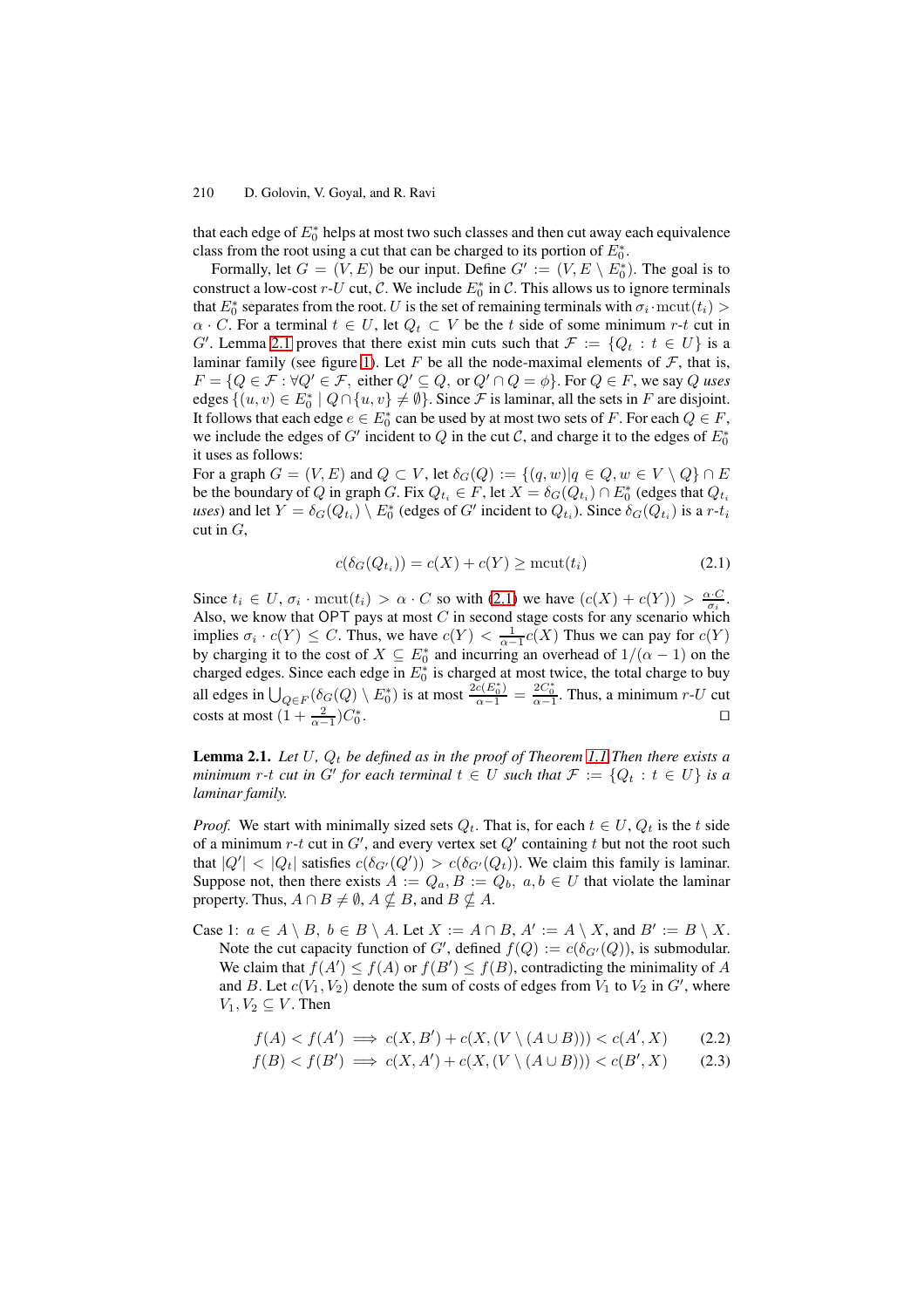

<span id="page-5-0"></span>Fig. 1. Once the edges bought in the first stage,  $E_0^*$ , are fixed, there exists an optimal (w.r.t.  $E_0^*$ ) second stage solution  $\{E_i^* | i = 1, 2, \ldots, k\}$  such that the  $t_i$  sides of the cuts  $\{E_0^* \cup E_i^*\}$  are a laminar family. Here, the labeled vertices are all terminals, the dashed contour corresponds to  $E_0^*$ , and the dotted contours correspond to second stage edge sets for various terminals. The node-maximal elements of this family are the terminal side cuts for  $v_1, v_5$ , and  $v_6$ .

Adding inequalities [\(2.2\)](#page-4-2) and [\(2.3\)](#page-4-3), we get  $c(X,(V \setminus (A \cup B))) < 0$ , which is clearly impossible.

Case 2:  $a \in B$  (equivalently,  $b \in A$ ). Since A and B are terminal sides of min-cuts,

<span id="page-5-2"></span><span id="page-5-1"></span>
$$
\max\{f(A), f(B)\} \le f(A \cup B) \tag{2.4}
$$

$$
f(A \cap B) + f(A \cup B) \le f(A) + f(B) \tag{2.5}
$$

where  $(2.5)$  follows from submodularity. Inequalities  $(2.4)$  and  $(2.5)$  together imply  $f(A \cap B) \le \min\{f(A), f(B)\}\$ . But  $f(A \cap B) \le f(A)$  contradicts the minimality of  $A$ .

# **3 Demand-Robust Shortest Path Problem**

The problem is defined on a undirected graph  $G = (V, E)$  with a root vertex r and cost c on the edges. The  $i^{th}$  scenario  $S_i$  is a singleton set  $\{t_i\}$ . An edge e costs  $c(e)$  in the first stage and  $c_i(e) = \sigma_i \cdot c(e)$  in the  $i^{th}$  scenario of the second stage. A solution to the problem is a set of edges  $E_0$  to be bought in the first stage and a set  $E_i$  in the recourse stage for each scenario i. The solution is feasible if  $E_0 \cup E_i$  contains a path between r and  $t_i$ . The cost paid in the  $i^{th}$  scenario is  $c(E_0) + \sigma_i \cdot c(E_i)$ . The objective is to minimize the maximum cost over all scenarios.

The following structural result for the demand-robust shortest path problem can be obtained from a lemma proved in Dhamdhere *et al.* [\[4\]](#page-11-0).

**Lemma 3.1.** *[\[4\]](#page-11-0) Given a demand-robust shortest path problem instance on an undirected graph, there exists a solution that costs at most twice the optimum such that the first stage solution is a tree containing the root.*

The above lemma implies that we can restrict our search in the space of solutions where first stage is a tree containing the root and lose only a factor of two. This property is exploited crucially in our algorithm.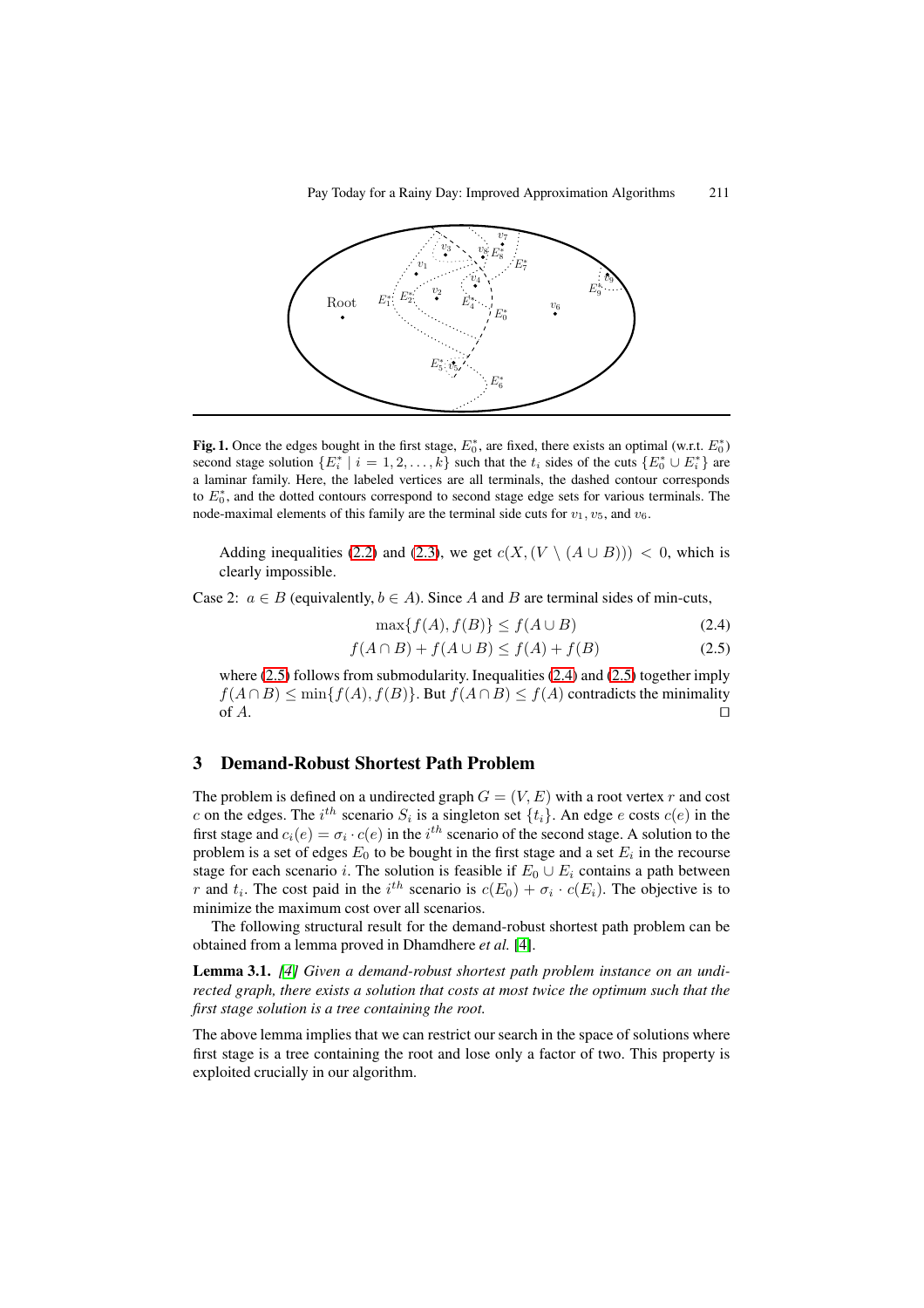**Algorithm for Robust Shortest Path**

Let C be the maximum second stage cost of some fixed connected optimal solution.  $T = \{t_1, t_2, \dots, t_k\}$  are the terminals,  $r \leftarrow \text{root}, \alpha \leftarrow 1.775, V' \leftarrow \phi$ .

- 1.  $V' := \{t_i | \text{dist}_c(t_i, r) > \frac{2\alpha \cdot C}{\sigma_i}\}\$
- 2.  $B := \{B_i = B(t_i, \frac{\alpha \cdot C}{\sigma_i}\}\mid t_i \in V'\}$ , where  $B(v, d)$  is a ball of radius d around v with respect to cost c. Choose a maximal set  $\mathcal{B}_{\mathcal{I}}$  of non-intersecting balls from  $\mathcal B$ in order of non-decreasing radii.
- 3. Guess  $R^0 := \{t_i | B_i \in \mathcal{B}_{\mathcal{I}}\}.$
- 4. First stage solution:  $E_0$  ← The Steiner tree on terminals  $R^0 \cup \{r\}$  output by the best approximation algorithm available.
- 5. Second stage solution for scenario i:  $E_i \leftarrow$  Shortest path from  $t_i$  to the closest node in the tree  $E_0$

## **3.1 Algorithm**

Lemma [3.1](#page-4-0) implies that there is a first stage solution which is a tree containing the root  $r$  and it can be extended to a final solution within twice the cost of an optimum solution. We call such a solution as a *connected solution*. Fix an optimal connected solution, say  $E_0^*, E_1^*, \ldots, E_k^*$ . Let C be the maximum second stage cost paid by this solution over all scenarios, i.e.  $C = \max_{i=1}^{k} {\{\sigma_i \cdot c(E_i^*)\}}$ . Therefore, for any scenario *i*, either there is path from  $t_i$  to root r in  $E_0^*$ , or there is a vertex within a distance  $\frac{C}{\sigma_i}$ of  $t_i$  which is connected to r in  $E_0^*$ , where distance is with respect to the cost function c, denoted  $dist_c(\cdot, \cdot)$ . We use this fact to obtain a constant factor approximation for our problem.

The algorithm is as follows: Let  $C$  be the maximum second stage cost paid by the connected optimal solution (fixed above) in any scenario. We need to try only  $k \cdot n$ possible values of  $C<sup>1</sup>$  $C<sup>1</sup>$  $C<sup>1</sup>$ , so we can assume that we have correctly guessed C. For each scenario  $t_i$ , consider a shortest path (say  $P_i$ ) to r with respect to cost c. If  $c(P_i) \leq \frac{2\alpha \cdot C}{\sigma_i}$ , then we can handle scenario i in the second stage with cost only a factor  $2\alpha$  more than the optimum. Thus,  $t_i$  can be ignored in building the first stage solution. Here  $\alpha > 1$  is a constant to be specified later. Let  $V' = \{t_i \mid \text{dist}_c(r, t_i) > \frac{2\alpha \cdot C}{\sigma_i}\}.$ 

For each  $t_i \in V'$ , let  $B_i$  be a ball of radius  $\frac{\alpha \cdot C}{\sigma_i}$  around  $t_i$ . Here, we include internal points of the edges in the ball. We collectively refer to vertices in V and internal points on edges as *points*,  $V_P$ . Thus,  $B_i = \{v \in V_P \mid \text{dist}_c(t_i, v) \leq \frac{\alpha \cdot C}{\sigma_i}\}.$ 

The algorithm identifies a set of terminals  $R^0 \subseteq V'$  to connect to the root in the first stage such that the remaining terminals in  $V'$  are close to some terminal in  $R^0$  and thus, can be connected to the root in the second stage paying a low-cost.

**Proposition 3.1.** *There exist a set of terminals*  $R^0 \subseteq V'$  *such that:* 

- <span id="page-6-1"></span>*1. For every*  $t_i, t_j \in R^0$ , we have  $B_i \cap B_j = \phi$ ; and
- 2. For every  $t_i \in V' \setminus R^0$ , there is a representative  $\text{rep}(t_i) = t_j \in R^0$  such that  $B_i \cap B_j \neq \emptyset$  and  $\frac{\alpha \cdot C}{\sigma_j} \leq \frac{\alpha \cdot C}{\sigma_i}$ .

<span id="page-6-0"></span><sup>&</sup>lt;sup>1</sup> For each scenario i, the second stage solution is a shortest path from  $t_i$  to one of the n vertices (possibly  $t_i$ ), so there are at most  $k \cdot n$  choices of C.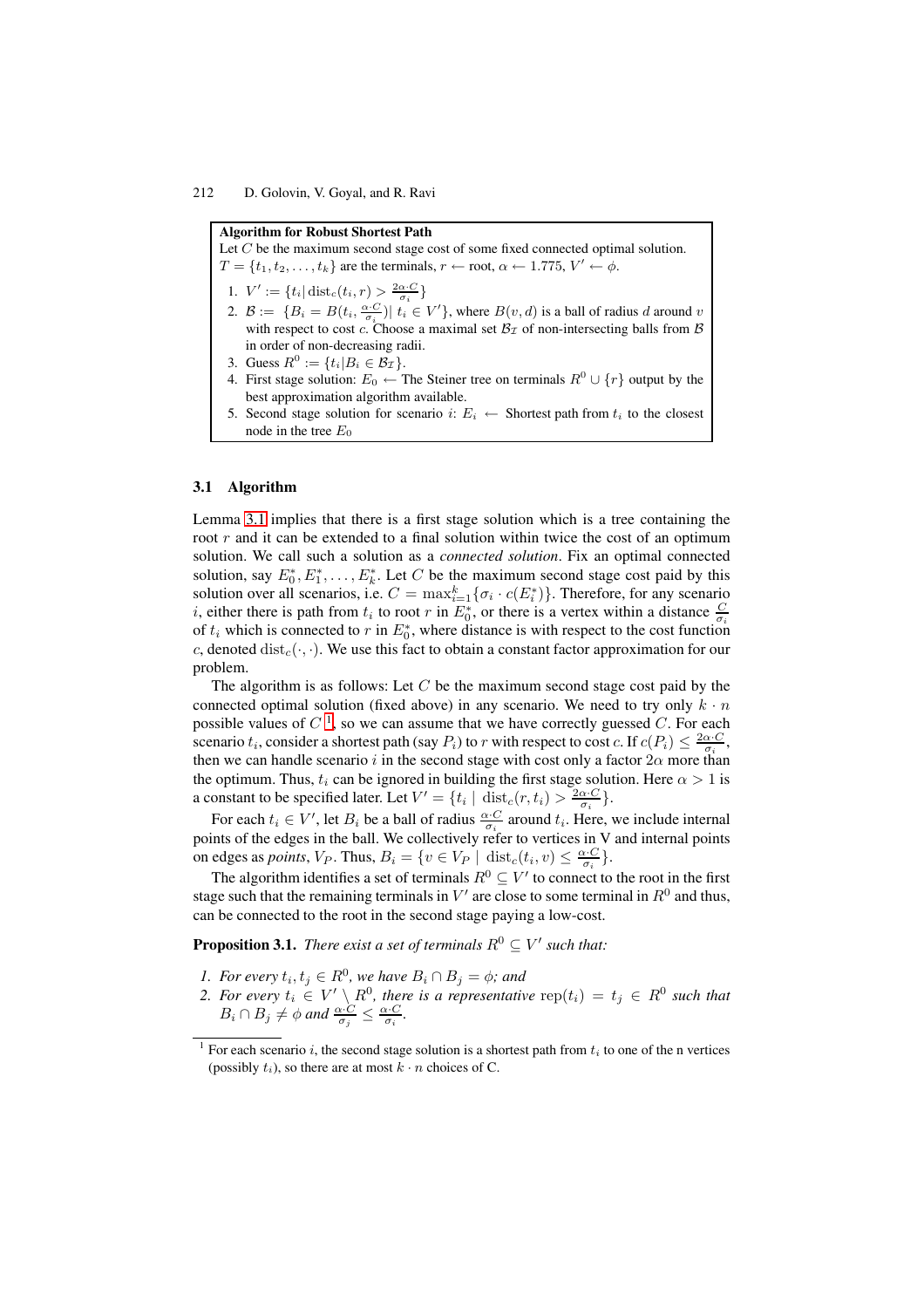

<span id="page-7-1"></span>**Fig. 2.** Illustration of first-stage tree computation described in Lemma [3.2.](#page-7-0) The balls with solid lines denote  $B(t_i, \frac{C}{\sigma_i})$ , while the balls with dotted lines denote  $B(t_i, \frac{\alpha \cdot C}{\sigma_i})$ .

*Proof.* Consider terminals in V' in non-decreasing order of the radii  $\frac{\alpha \cdot C}{\sigma_t}$  of the corresponding balls  $B_t$ . If terminal  $t_i$  is being examined and  $B_i \cap B_j = \phi$ ,  $\forall t_j \in R^0$ , then include  $t_i$  in  $R^0$ . If not, then there exists  $t_j \in R^0$  such that  $B_i \cap B_j \neq \phi$ ; define  $\text{rep}(t_i) = t_j$ . Note that  $\frac{\alpha \cdot C}{\sigma_j} \leq \frac{\alpha \cdot C}{\sigma_i}$  as the terminals are considered in order of nondecreasing radii of the corresponding balls.

**The First Stage Tree.** The first stage tree is a Steiner tree on the terminal set  $R^0 \cup \{r\}$ . However, in order to bound the cost of first stage tree we build the tree in a slightly modified way. For an illustration, refer to Figure [2.](#page-7-1)

Let G' be a new graph obtained when the balls  $B(t_i, \frac{C}{\sigma_i})$  corresponding to every terminal  $t_i \in R^0$  are contracted to singleton vertices. We then build a Steiner tree  $E_{01}$ in  $G'$  with the terminal set as the shrunk nodes corresponding to terminals in  $R^0$  and the root vertex  $r$ . In Figure [2,](#page-7-1)  $E_{01}$  is the union of solid edges and the thick edges. Now, for every shrunk node corresponding to  $B(t_i, \frac{C}{\sigma_i})$ , we connect each tree edge incident to  $B(t_i, \frac{C}{\sigma_i})$  to terminal  $t_i$  using a shortest path; these edges are shown as dotted lines in Figure [2](#page-7-1) and are denoted by  $E_{02}$ . Our first stage solution is the Steiner tree  $E_0 = E_{01} \cup E_{02}$ .

<span id="page-7-0"></span>**Lemma 3.2.** *The cost of*  $E_0$  *is at most*  $\frac{1.55\alpha}{\alpha-1}$  *times*  $c(E_0^*)$ *, the first stage cost of the optimal connected solution.*

*Proof.* We know that the optimal first stage tree,  $E_0^*$  connects some vertex in the ball  $B(t_i, \frac{C}{\sigma_i})$  to the root r for every  $t_i \in R^0$ , for otherwise the maximum second stage cost of OPT would be more than C. Thus,  $E_0^*$  induces a Steiner tree on the shrunk nodes in  $G'$ . We build a Steiner tree on the shrunk nodes as terminals using the algorithm due to Robins and Zelikovsky [\[18\]](#page-11-18). Thus,

<span id="page-7-2"></span>
$$
c(E_{01}) \le 1.55 \, c(E_0^*) \tag{3.6}
$$

Now, consider edges in  $E_{02}$ . Consider a path  $q \in E_{02}$  connecting some edge incident to  $B(t_i, \frac{C}{\sigma_i})$  to  $t_i$ . Since q is the shortest path between its end points, we have  $c(q) \leq \frac{C}{\sigma_i}$ . Now, consider a path from terminal  $t_i$  along q until it reaches  $B(t_i, \frac{\alpha \cdot C}{\sigma_i})$  and label the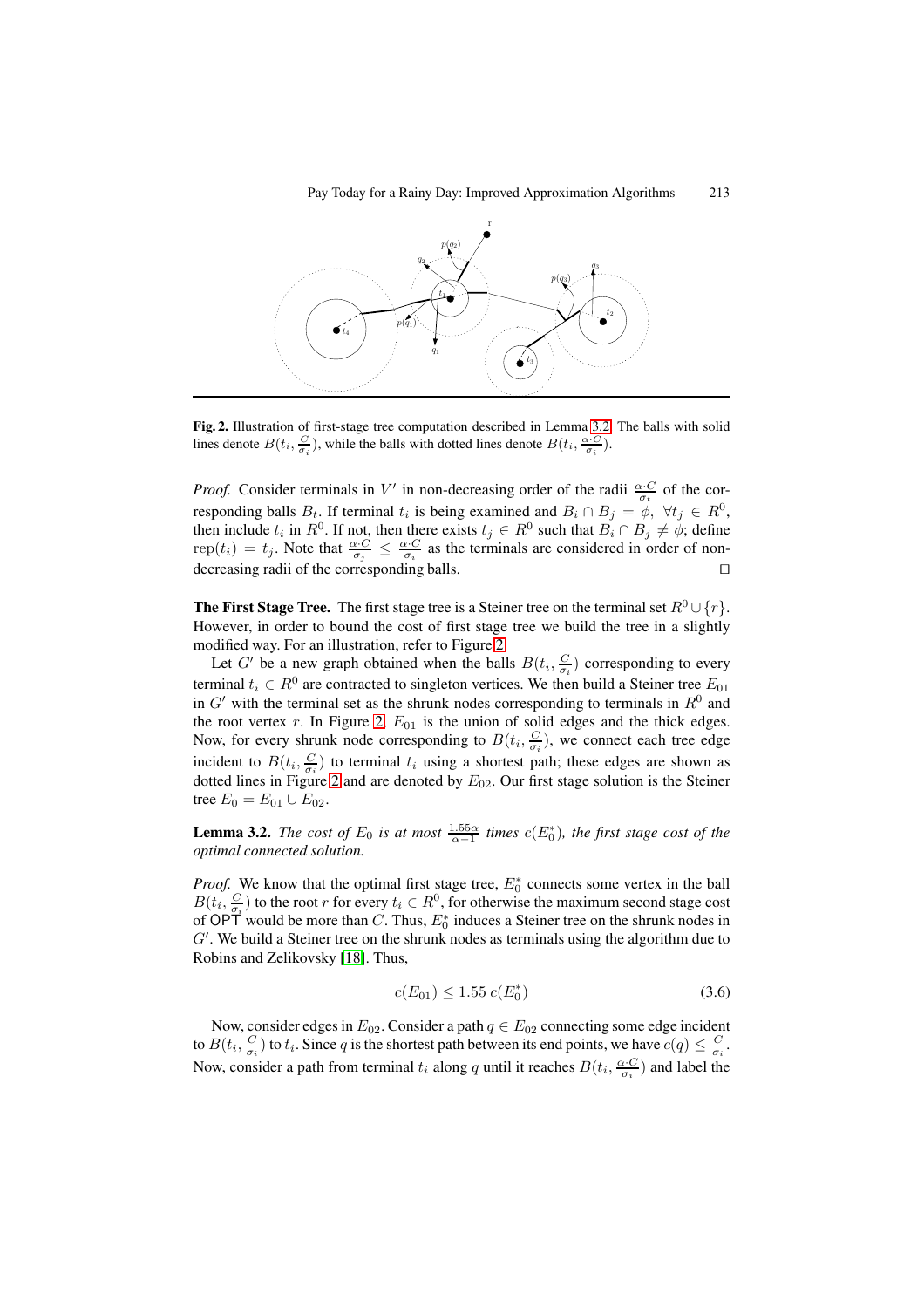portion between  $B(t_i, \frac{C}{\sigma_i})$  and  $B(t_i, \frac{\alpha \cdot C}{\sigma_i})$  as  $p(q)$ . By construction, we have  $c(p(q)) \ge$  $\frac{(\alpha-1)\cdot C}{\sigma_i}$ , so  $c(q) \leq \frac{1}{\alpha-1} \cdot c(p(q)).$ 

For any two paths  $q_1, q_2 \in E_{02}$ , the paths  $p(q_1)$  and  $p(q_2)$  are edge-disjoint. Clearly, if  $q_1$  and  $q_2$  are incident to distinct terminals of  $R^0$ , then  $p(q_1)$  and  $p(q_2)$  are contained in disjoint balls and thus are edge-disjoint. If  $q_1$  and  $q_2$  are incident to the same terminal, then it is impossible that  $p(q_1) \cap p(q_2) \neq \emptyset$  as  $E_{01}$  is a tree on the shrunk graph. Hence, we have

$$
\sum_{e \in E_{02}} c(e) = \sum_{q \in E_{02}} c(q) \le \sum_{q \in E_{02}} \frac{1}{\alpha - 1} \cdot c(p(q)) \le \sum_{e \in E_{01}} \frac{1}{\alpha - 1} \cdot c(e) \tag{3.7}
$$

where the last inequality is due to edge-disjointness of  $p(q_1)$  and  $p(q_2)$  for any two paths  $q_1, q_2 \in E_{02}$ . Thus,  $c(E_0) = c(E_{01}) + c(E_{02}) \leq c(E_{01}) + \frac{1}{\alpha - 1} \cdot c(E_{01}) \leq \frac{1.55\alpha}{\alpha - 1} \cdot c(E_0^*),$ where the last inequality follows from  $(3.6)$ .

<span id="page-8-1"></span>**Second Stage.** The second stage solution for each scenario is quite straightforward. For any terminal  $t_i$ ,  $E_i$  is the shortest path from  $t_i$  to the closest node in  $E_0$ .

**Lemma 3.3.** *The maximum second stage cost for any scenario is at most*  $2\alpha \cdot C$ *.* 

*Proof.* We need to consider the following cases:

- 1.  $t_i \in R^0$ : Since the first stage tree  $E_0$  connects  $t_i$  to  $r, E_i = \phi$ . Thus,  $c(E_i) = 0$ .
- 2.  $t_i \in V' \setminus R^0$ : By Proposition [3.1,](#page-6-1) there exists a representative terminal  $t_j \in R^0$ such that  $B_i \cap B_j \neq \phi$  and  $\sigma_j \geq \sigma_i$ . Therefore,  $\text{dist}_c(t_i, t_j) \leq \frac{\alpha \cdot C}{\sigma_i} + \frac{\alpha \cdot C}{\sigma_j} \leq \frac{2\alpha \cdot C}{\sigma_i}$ . We know that  $t_j$  is connected to r in  $E_0$ . Thus, the closest node to  $t_i$  in the first stage tree is at a distance at most  $\frac{2\alpha \cdot C}{\sigma_i}$ . Hence,  $\sigma_i \cdot c(E_i) \leq 2\alpha \cdot C$ .
- 3.  $t_i \notin V'$ : Then the shortest path from  $t_i$  to r with respect to cost c is at most  $\frac{2\alpha \cdot C}{\sigma_i}$ . Hence, the closest node to  $t_i$  in the first stage tree is at a distance at most  $\frac{2\alpha \cdot C}{\sigma_i}$  and  $\sigma_i \cdot c(E_i) \leq 2\alpha \cdot C.$

**Proof of Theorem [1.2.](#page-2-1)** From Lemma [3.2,](#page-7-0) we get that  $c(E_0) \leq \frac{1.55\alpha}{\alpha - 1}c(E_0^*)$ . From Lemma [3.3,](#page-8-1) we get that the second stage cost is at most  $2\alpha \cdot C$ . Choose  $\alpha = \frac{3.55}{2}$ 1.775. Thus, we get  $c(E_0) \leq (3.55) \cdot c(E_0^*)$  and  $\max_{i=1}^k {\{\sigma_i \cdot c(E_i)\}} \leq (3.55) \cdot C$ . From Lemma [3.1](#page-4-0) we know that  $c(E_0^*) + C \leq 2 \cdot \text{OPT}$ , where OPT is the cost of optimal solution to the robust shortest path instance. Together the previous three inequalities imply  $c(E_0) + \max_{i=1}^k {\sigma_i \cdot c(E_i)} \le (7.1) \cdot \textsf{OPT}$ 

# <span id="page-8-0"></span>**4 Extensions to Hitting Versions**

In this problem, we introduce generalizations of demand-robust min-cut and shortest path problems that are closely related to Steiner multicut and group Steiner tree, respectively. In a Steiner multicut instance, we are given a graph  $G = (V, E)$  and k sets of vertices  $X_1, X_2, \ldots, X_k$  and our goal is to find the cheapest set of edges S whose removal *separates* each  $X_i$ , i.e. no  $X_i$  lies entirely within one connected component of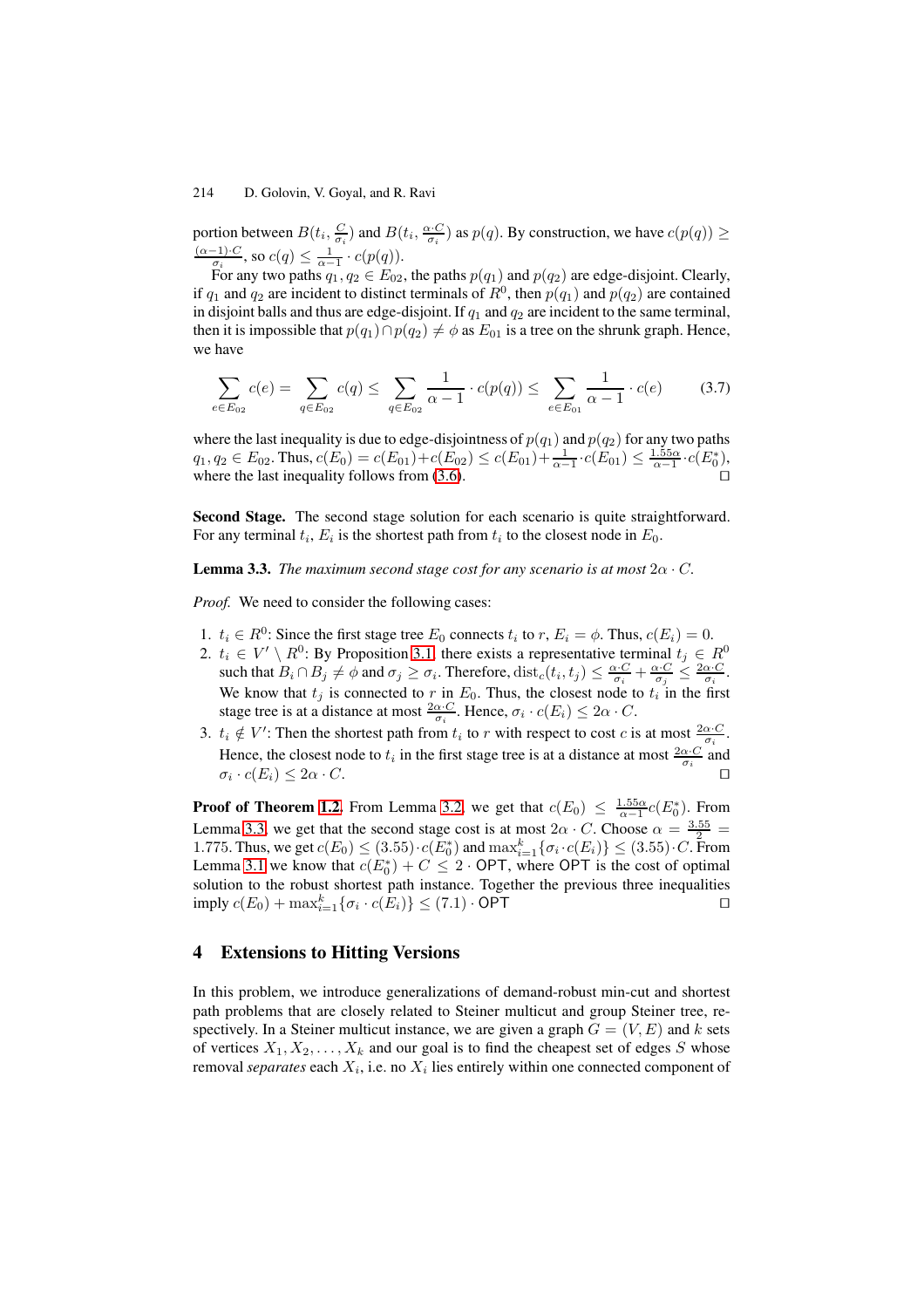$(V, E \setminus S)$ . If  $\bigcap_{i=1}^k X_i \neq \emptyset$ , we call the instance *restricted*. In a group Steiner tree instance, we are given a graph  $G = (V, E)$ , a root r, and k sets of vertices  $X_1, X_2, \ldots, X_k$ and our goal is to find a minimum cost set of edges  $S$  that connects at least one vertex in each  $X_i$ ,  $i = 1, \ldots, k$  to the root r. We show how approximation algorithms for these problems can be combined with our techniques to yield approximation algorithms for "hitting versions" of demand-robust min-cut and shortest path problems.

In the hitting version of robust min-cut (resp. shortest path), each scenario  $i$  is specified by an inflation factor  $\sigma_i$  and a set of nodes  $T_i \subset V$  (rather than a single node). A feasible solution is a collection of edge sets  $\{E_0, E_1, \ldots, E_k\}$  such that for each scenario i,  $E_0 \cup E_i$  contains an root-t cut (resp. path) for some  $t \in T_i$ . The goal is to minimize  $c(E_0) + \max_i {\sigma_i \cdot c(E_i)}$ .

## **4.1 Robust Hitting Cuts**

Robust hitting cut is  $\Omega(\log k)$ -hard, where k is the number of scenarios, even when the graph is a star. In fact, if we restrict ourselves to inputs in which the graph is a star, the root is the center of the star, and  $\sigma = \infty$  for all scenarios, then robust hitting cut on these instances is exactly the hitting set problem. In contrast, we can obtain an  $O(\log k)$  approximation for robust hitting cut on trees, and  $O(\log n \cdot \log k)$  in general using results of Nagarajan and Ravi [\[15\]](#page-11-19) in conjunction with the following theorem.

<span id="page-9-0"></span>**Theorem 4.1.** *If for some class of graphs there is a* ρ*-approximation for Steiner multicut on restricted instances, then for that class of graphs there is a*  $(\rho+2)$ *-approximation for robust hitting cut. Conversely, if there is a* ρ*-approximation for robust hitting cut then there is a* ρ*-approximation for Steiner multicut on restricted instances.*

*Algorithm:* Let  $\alpha = \frac{1}{2}(\rho + 1 + \sqrt{\rho^2 + 6\rho + 1})$  and let C be the cost that some optimal solution pays in the second stage. For each terminal  $t$  in some group, compute the cost of a minimum root-t cut, denoted  $\mathrm{mcut}(t)$ . Let  $\mathcal{T}' := \{T_i : \forall t \in T_i, \ \sigma_i \cdot \mathrm{mcut}(t) > \alpha \cdot C\}.$ Note that there are only  $k + 1$  possibilities, as in the robust min-cut algorithm. For each terminal set  $T_i \in \mathcal{T}'$ , separate at least one terminal in  $T_i$  from the root in the first stage using an  $\rho$ -approximation algorithm for Steiner Multicut [\[10,](#page-11-20) [15\]](#page-11-19).

**Proof of Theorem [4.1.](#page-9-0)** We first show that a  $\rho$ -approximation for robust hitting cut implies a  $\rho$ -approximation for Steiner multicut on restricted instances. Given a restricted instance of Steiner multicut  $(G, X_1, X_2, \ldots, X_k)$  build a robust hitting cut instance as follows: use the same graph and costs, set the root r to be any element of  $\bigcap_i X_i$ , and create scenarios  $T_i = X_i \setminus r$  with  $\sigma_i = \infty$  for each i. Note that solutions to this instance correspond exactly to Steiner multicuts of the same cost. Thus robust hitting cut generalizes Steiner multicut on restricted instances.

We now show the approximate converse, that a  $\rho$ -approximation for Steiner multicut on restricted instances implies a  $(\rho + 2)$ -approximation for robust hitting cut. Let OPT be an optimal solution, and let  $E_0^*$  be the edge set it buys in stage one, and let  $C_1$  and  $C_2$  be the amount it pays in the first and second stage, respectively. Note we can handle every  $T_i \notin \mathcal{T}'$  while paying at most  $\alpha \cdot C_2$ .

We prove that the first stage edges  $E_0 \subset E[G]$  given by our algorithm satisfy all scenarios in T', and have cost  $c(E_0) \le \rho(1 + \frac{2}{\alpha - 1})C_1$ . Thus, the total solution cost is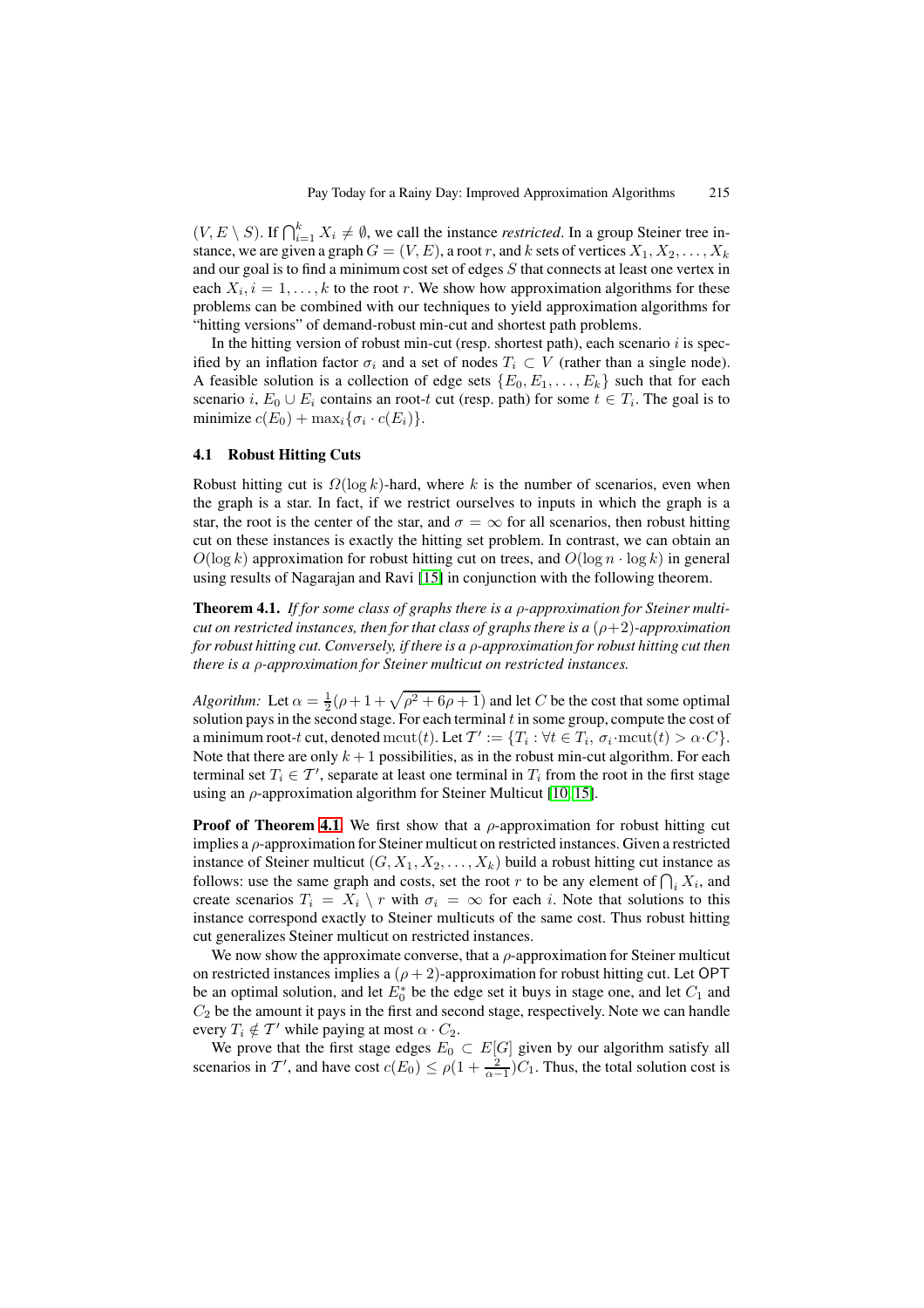at most  $\rho(1+\frac{2}{\alpha-1})C_1 + \alpha \cdot C_2$ . Compared to the optimal cost,  $C_1 + C_2$ , we obtain a max $\{\alpha, \rho(1+\frac{2}{\alpha-1})\}$ -approximation. Setting  $\alpha = \frac{1}{2}(\rho + 1 + \sqrt{\rho^2 + 6\rho + 1})$  then yields the claimed  $(\rho + 2)$  approximation ratio.

A cut is called a  $T'$ -cut if it separates at least one terminal in each  $T \in T'$  from the root. There exists a T'-cut of cost at most  $(1 + \frac{2}{\alpha - 1})C_1$ , by the same argument as in the proof of Theorem [1.1.](#page-2-0) Suppose OPT cuts away  $t_i^*$  when scenario  $T_i$  occurs. Then OPT is also an optimal solution to the robust min-cut instance on the same graph with terminals  $\{t_i^* \mid i = 1, 2, \ldots, k\}$  as k scenarios. Since, for all  $t \in T$  such that  $T \in \mathcal{T}'$ , we have  $\sigma_t \cdot \text{mcut}(t) > \alpha \cdot C$ , we can construct a root- $\{t_i^* \mid i = 1, 2, \dots, k\}$ cut of cost at most  $(1 + \frac{2}{\alpha - 1})C_1$ . Thus, the cost of an optimal T'-cut is at most  $(1 + \frac{2}{\alpha - 1})C_1$ .  $\frac{2}{\alpha-1}$ )C<sub>1</sub>. Now apply the  $\rho$ -approximation for Steiner multicut on restricted instances.<br>To build the Steiner multicut instance, we use the same graph and edge costs, and create a groups  $X_i = T_i \cup \{\text{root}\}\$ for each  $T_i \in \mathcal{T}'$ . Clearly, the instance is restricted. Note that every solution to this instance is a  $T'$ -cut of the same cost, and vice-versa. Thus a  $\rho$ -approximation for for Steiner multicut on restricted instances yields a  $T'$ -cut of cost at most  $\rho(1+\frac{2}{\alpha-1})C_1$ .  $\frac{2}{\alpha-1}$ )C<sub>1</sub>.

**Corollary 4.1.** *There is a polynomial time* O(log n · log k)*-approximation algorithm for robust hitting cut on instances with*  $k$  *scenarios and*  $n$  *nodes, and an*  $O(\log k)$ *approximation algorithm for robust hitting cut on trees.*

## **4.2 Robust Hitting Paths**

**Theorem 4.2.** *If there is a* ρ*-approximation for group Steiner tree then there is a* 2ρ*approximation for robust hitting path. If there is a* ρ*-approximation for robust hitting path, then there is a* ρ*-approximation for group Steiner tree.*

*Proof.* Note that robust hitting path generalizes group Steiner tree (given a GST instance with graph G, root r and groups  $X_1, X_2, \ldots, X_k$ , use the same graph and root, make each group a scenario, and set  $\sigma_i = \infty$  for all scenarios *i*). Thus a  $\rho$ -approximation for robust hitting path immediately yields a ρ-approximation for group Steiner tree.

Now suppose we have an  $\rho$ -approximation for group Steiner tree. Lemma [3.1](#page-4-0) guarantees that there exists a solution  $\{E_0, E_1, \ldots, E_k\}$  of cost at most 20PT whose first stage edges,  $E_0$ , are a tree containing root r.

The algorithm is as follows. Guess  $C := \max_i {\{\sigma_i c(E_i)\}}$ . Note that for each scenario i the tree  $E_0$  must touch one of the balls in  $\{B(t, C/\sigma_i)|t \in T_i\}$ , where  $B(v, x) :=$  $\{u | \text{dist}_c(v, u) \leq x\}.$  Thus we can construct groups  $X_i := \bigcup_{t \in T_i} B(t, C/\sigma_i)$  for each scenario  $i$  and use the  $\rho$ -approximation for group Steiner tree on these groups to obtain a set of edges  $E'_0$  to buy in the first stage.

Note that  $c(E'_0) \le \rho c(E_0)$  and any scenario i has a terminal  $t \in T_i$  that is within distance  $C/\sigma_i$  of some vertex incident on an edge of tree  $E'_0$ . We conclude that the total cost is at most  $\rho c(E_0) + C \leq 2\rho \cdot \text{OPT}$ .

# **5 Conclusion**

In this paper we give improved approximation algorithms for robust min-cut and shortest path problems and extend our results to an interesting "hitting-set" variant. It would